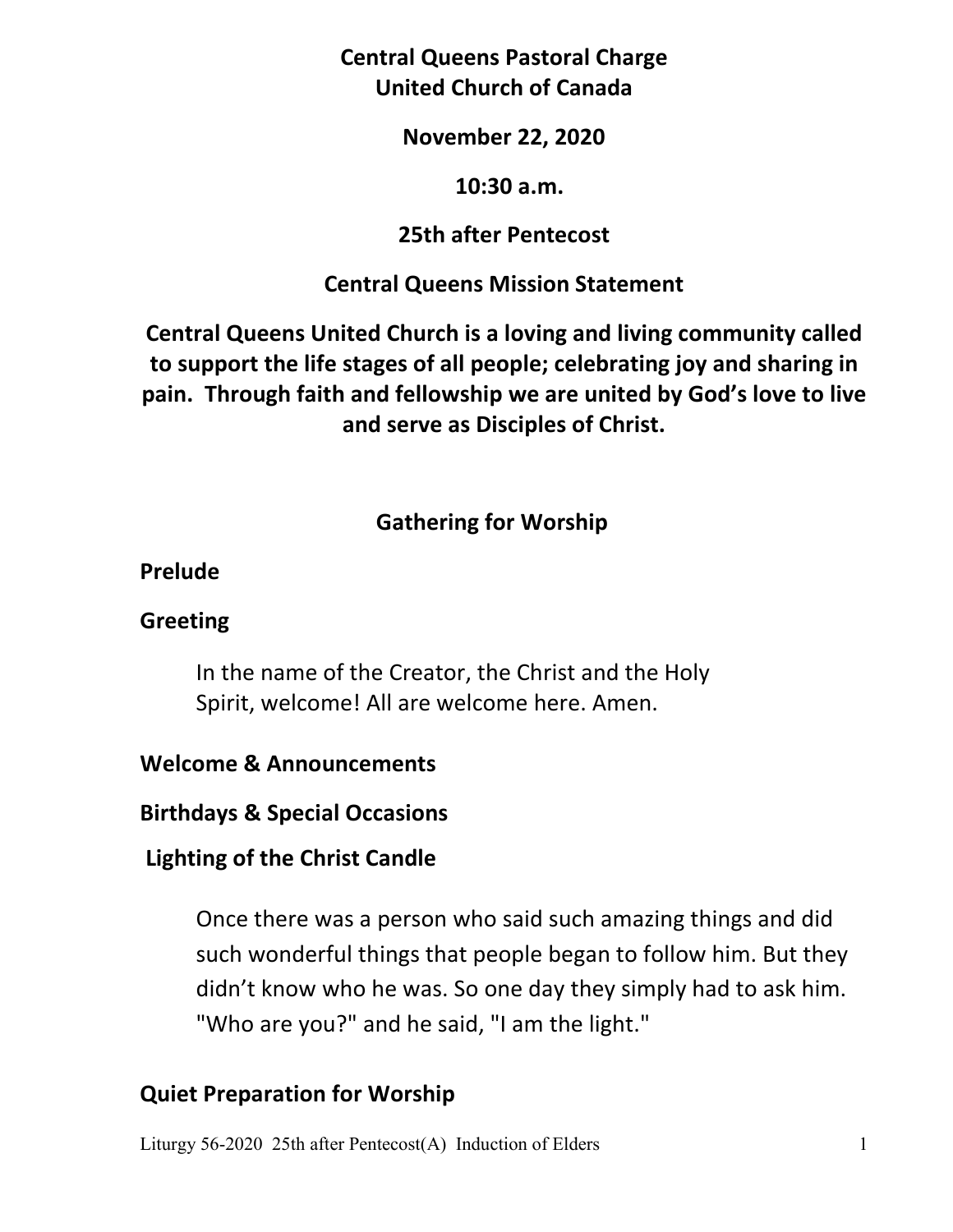#### **Bible Presentation**

#### **Introit**

#### **Call to Worship**

 Use your voice for praise. Sing and dance. Let joy have its way in you.

#### **In God we live and move and have our being.**

 For we live and belong, we grow and thrive in God's great care.  **In God we live and move and have our being.** 

 Come in and give thanks, move with joy and celebrate the gift of life.

 **In God we live and move and have our being.** 

 From the beginning of time God has poured out love and love will be with us forever.

#### **In God we live and move and have our being.**

 So let the Spirit's movement stir us, shape us, and hold us as we celebrate in worship. Let us worship God.

| Hymn | "O Worship the King" | VU #235 |
|------|----------------------|---------|
|      |                      |         |

#### **Prayer of Approach**

 **River of life and love, we gather under the shower of your Spirit to be refreshed by overflowing kindness. Pour into us this day; wisdom that welcomes all, compassion that sees into the heart of community, and love that embodies the ways of Christ.**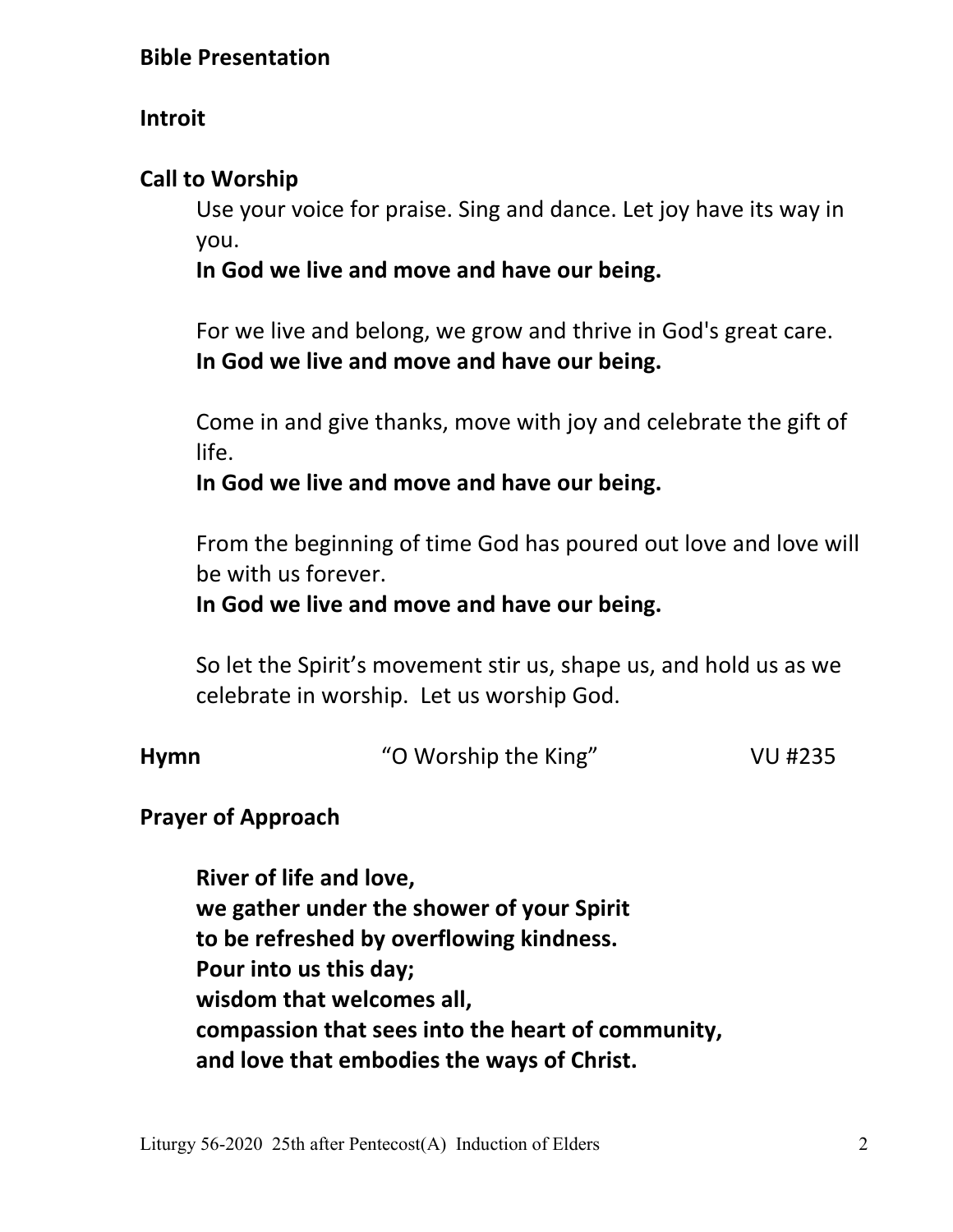*We share in the ancient prayer Jesus prayed ...*

|                    | Lord's Prayer                                                                                                                                                                                                                                                                                                                                                                                                   |                   |
|--------------------|-----------------------------------------------------------------------------------------------------------------------------------------------------------------------------------------------------------------------------------------------------------------------------------------------------------------------------------------------------------------------------------------------------------------|-------------------|
|                    | Our Father, who art in heaven,<br>hallowed be thy name.<br>Thy Kingdom come,<br>thy will be done on earth,<br>as it is in heaven.<br>Give us this day our daily bread;<br>and forgive us our trespasses,<br>as we forgive those who trespass against us;<br>and lead us not into temptation,<br>but deliver us from evil.<br>For thine is the kingdom,<br>the power, and the glory,<br>for ever and ever. Amen. |                   |
| Psalm 100          |                                                                                                                                                                                                                                                                                                                                                                                                                 | VU #820-824       |
| <b>Hymn</b>        | "Fairest Lord Jesus"                                                                                                                                                                                                                                                                                                                                                                                            | VU #341 vv. 1,2,3 |
| All God's Children |                                                                                                                                                                                                                                                                                                                                                                                                                 |                   |
| <b>Hymn</b>        | "Fairest Lord Jesus"                                                                                                                                                                                                                                                                                                                                                                                            | VU #341 v.4       |
|                    | Drocontation of Our Cifts                                                                                                                                                                                                                                                                                                                                                                                       |                   |

## **Presentation of Our Gifts**

## **Offertory Invitation**

God has blessed us in Christ and in creation with all that we need to thrive. Yet Jesus' story reminds us there are so many in this world who do not have what they need. What we offer to God today helps the Church reach out to touch lives in need and share the love of God in so many ways.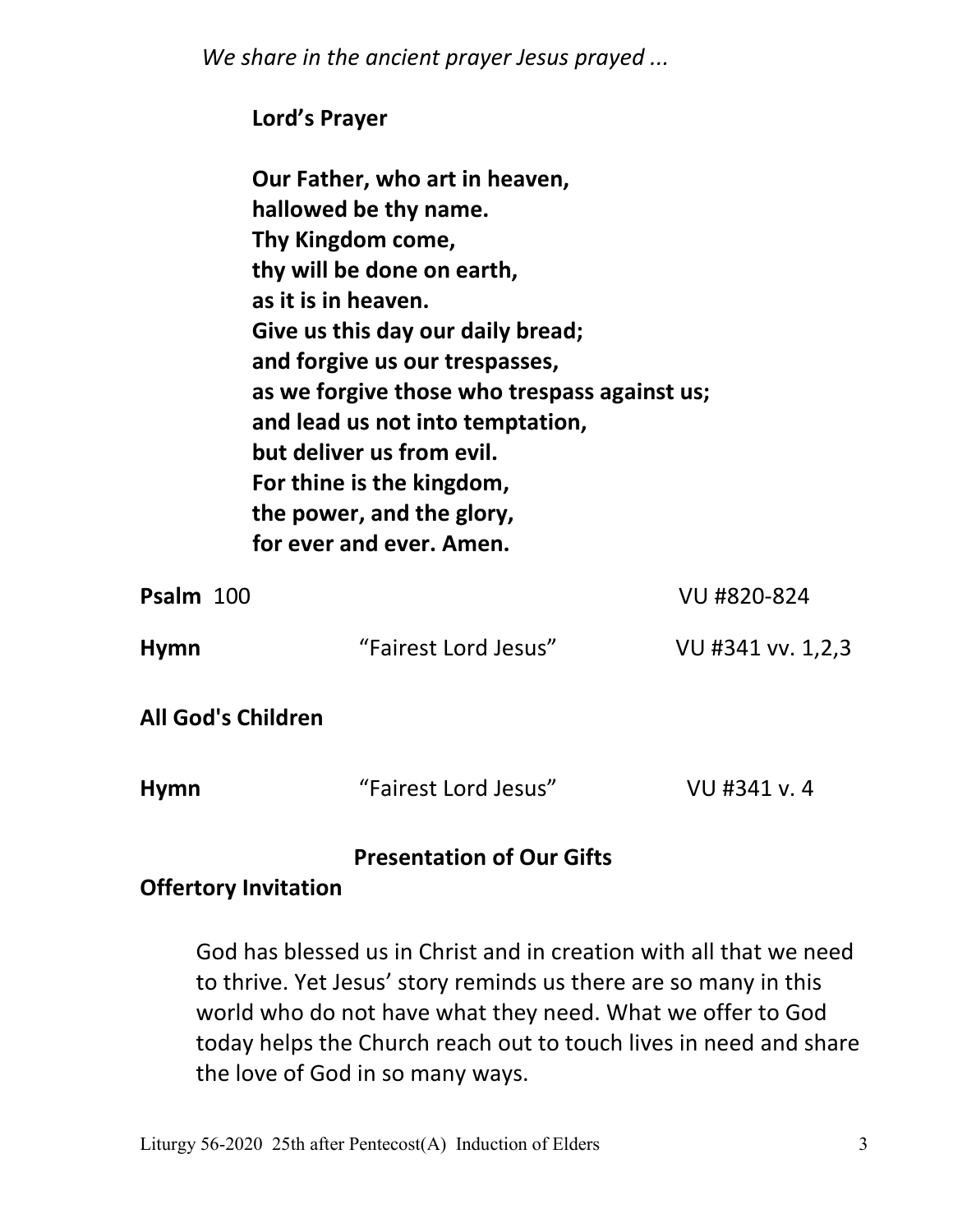### **Presentation of Offering**

#### **Offertory Prayer**

 **Generous and gracious God, you envision a world where the hungry are fed and strangers are welcomed. We bring you our gifts to become part of your vision. Bless them and bless us, so that all our gifts bear fruit in Christ's name, and honour him as sovereign of our lives. Amen.** 

### **Listening for the Word**

### **Sacred Reading**

### **Ezekiel 34:11-16, 20-24**

 $11$  For thus says the Lord GOD: I myself will search for my sheep, and will seek them out.  $^{12}$  As shepherds seek out their flocks when they are among their scattered sheep, so I will seek out my sheep. I will rescue them from all the places to which they have been scattered on a day of clouds and thick darkness.  $^{13}$  I will bring them out from the peoples and gather them from the countries, and will bring them into their own land; and I will feed them on the mountains of Israel, by the watercourses, and in all the inhabited parts of the land.  $14$  I will feed them with good pasture, and the mountain heights of Israel shall be their pasture; there they shall lie down in good grazing land, and they shall feed on rich pasture on the mountains of Israel.  $^{15}$  I myself will be the shepherd of my sheep, and I will make them lie down, says the Lord Gop. <sup>16</sup> I will seek the lost, and I will bring back the strayed, and I will bind up the injured, and I will strengthen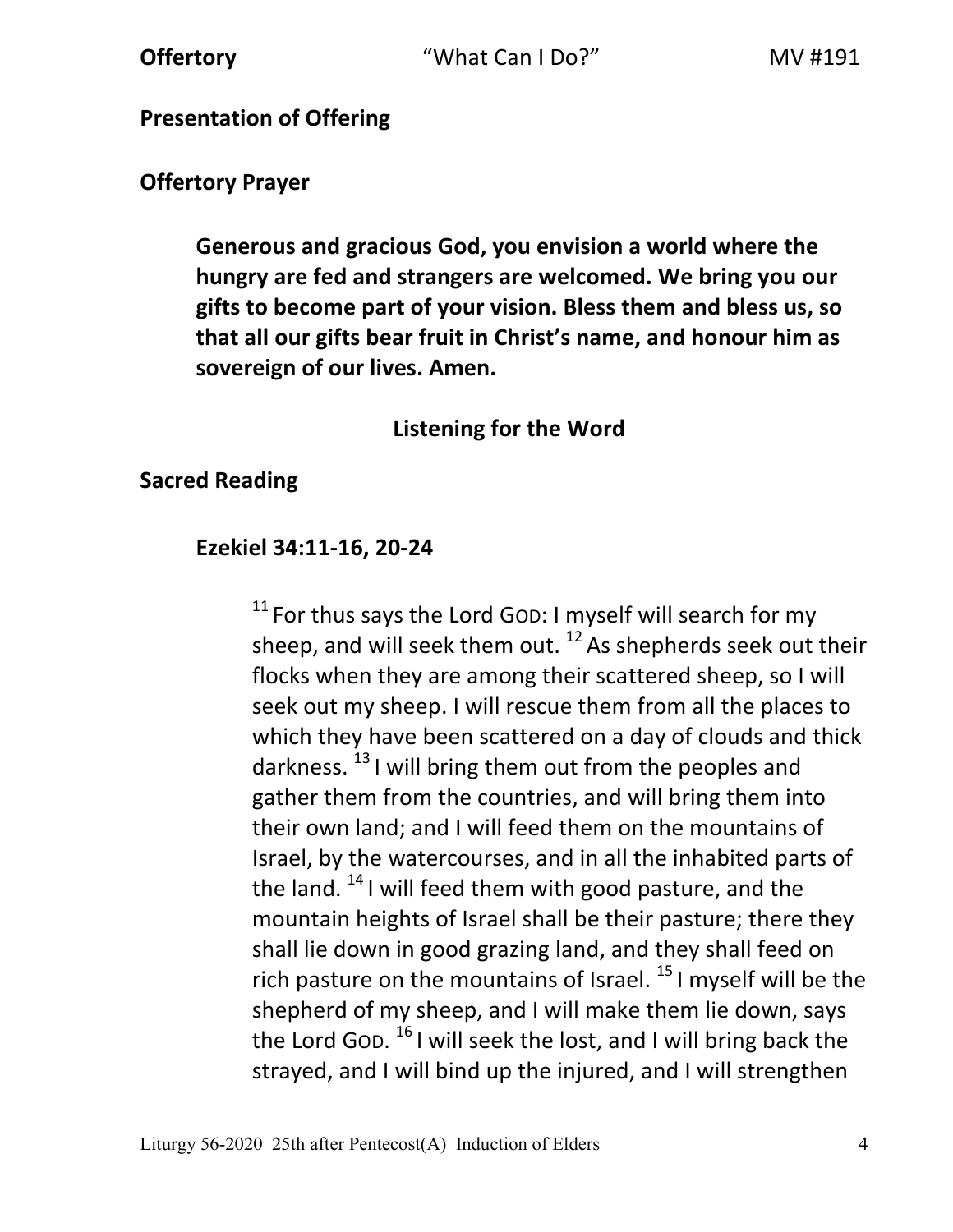the weak, but the fat and the strong I will destroy. I will feed them with justice.

<sup>20</sup> Therefore, thus says the Lord GOD to them: I myself will judge between the fat sheep and the lean sheep.  $21$  Because you pushed with flank and shoulder, and butted at all the weak animals with your horns until you scattered them far and wide,  $^{22}$  I will save my flock, and they shall no longer be ravaged; and I will judge between sheep and sheep.

 $23$  I will set up over them one shepherd, my servant David, and he shall feed them: he shall feed them and be their shepherd.  $24$  And I, the LORD, will be their God, and my servant David shall be prince among them; I, the LORD, have spoken.

#### **Matthew 25:31-46**

<sup>31</sup> "When the Son of Man comes in his glory, and all the angels with him, then he will sit on the throne of his glory.  $32$  All the nations will be gathered before him, and he will separate people one from another as a shepherd separates the sheep from the goats,  $33$  and he will put the sheep at his right hand and the goats at the left.  $34$  Then the king will say to those at his right hand, 'Come, you that are blessed by my Father, inherit the kingdom prepared for you from the foundation of the world;  $35$  for I was hungry and you gave me food, I was thirsty and you gave me something to drink, I was a stranger and you welcomed me,  $36$  I was naked and you gave me clothing, I was sick and you took care of me, I was in prison and you visited me.'  $37$  Then the righteous will answer him, 'Lord, when was it that we saw you hungry and gave you food, or thirsty and gave you something to drink?  $38$  And when was it that we saw you a stranger and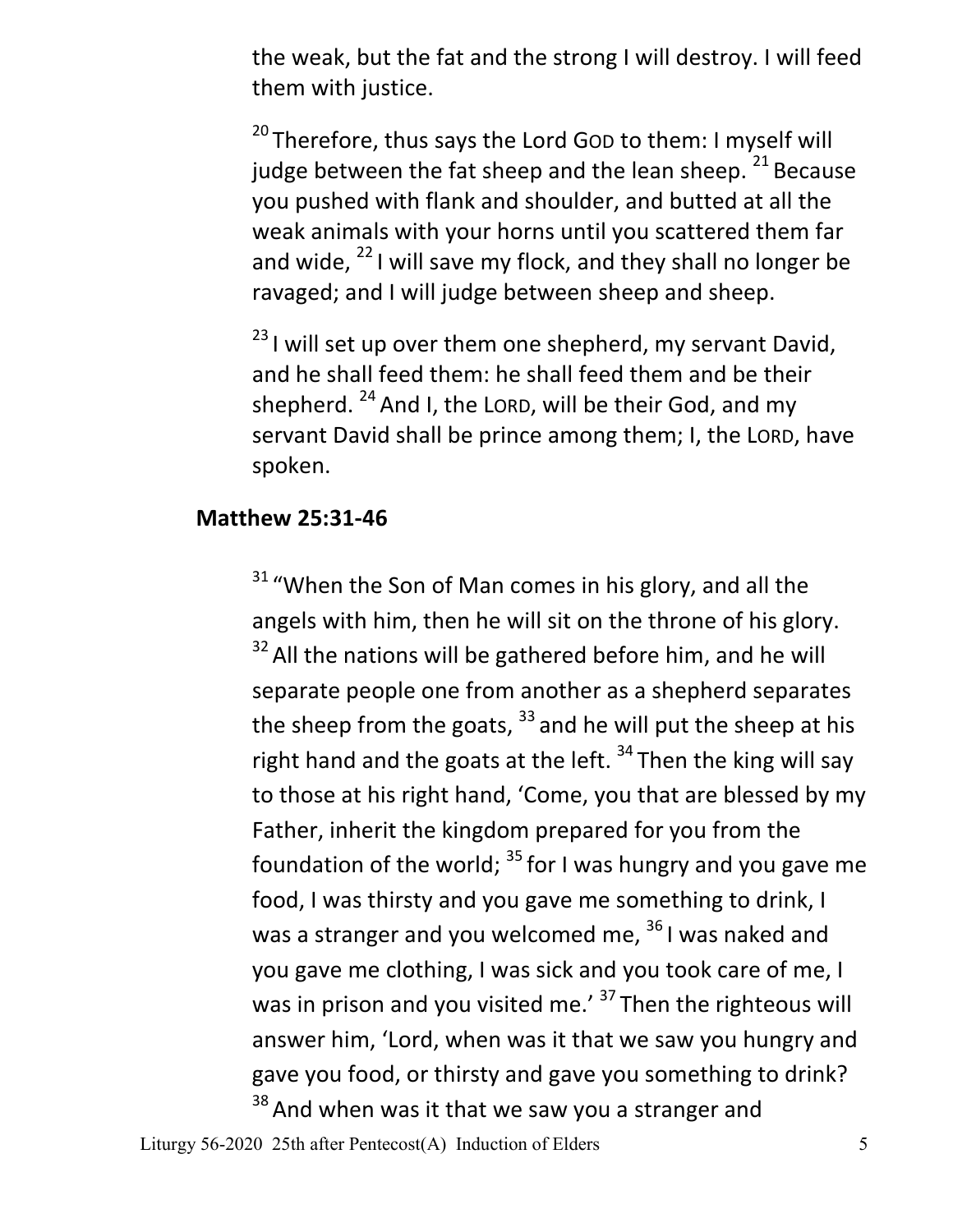welcomed you, or naked and gave you clothing?  $39$  And when was it that we saw you sick or in prison and visited you?'  $40$  And the king will answer them, 'Truly I tell you, just as you did it to one of the least of these who are members of my family, you did it to me.'  $41$  Then he will say to those at his left hand, 'You that are accursed, depart from me into the eternal fire prepared for the devil and his angels;  $42$  for I was hungry and you gave me no food, I was thirsty and you gave me nothing to drink,  $^{43}$  I was a stranger and you did not welcome me, naked and you did not give me clothing, sick and in prison and you did not visit me.' <sup>44</sup> Then they also will answer, 'Lord, when was it that we saw you hungry or thirsty or a stranger or naked or sick or in prison, and did not take care of you?'  $45$  Then he will answer them, 'Truly I tell you, just as you did not do it to one of the least of these, you did not do it to me.'  $46$  And these will go away into eternal punishment, but the righteous into eternal life."

#### **Anthem**

#### **Sermon**

#### **Pastoral Prayer**

Jesus, you proclaimed God's kindom among us and within us. In the power of the Spirit, your love is always at work, bringing good out of evil and life out of death. We thank you that your love never lets us go, for you have known the good times and the hard times of this life before us.

You came as one who was hungry and thirsty.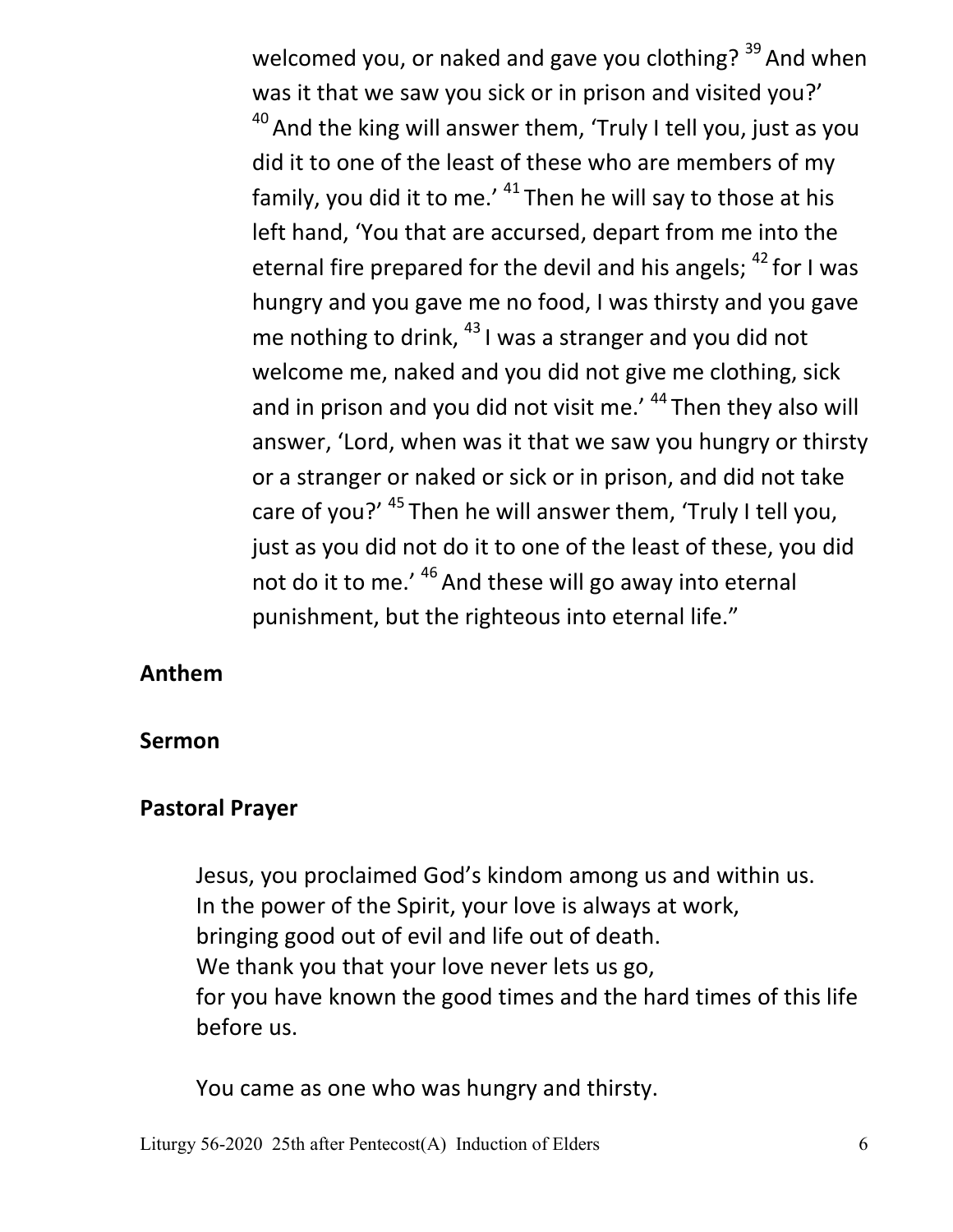Where people live on the streets today, suffer from hunger, or beg for a meal: Your kindom come.  **Your will be done.** 

You came as a stranger in need of welcome.

Where people live lonely lives or feel like strangers in a strange land; where love is lacking and people face rejection for the colour of their skin or the language they speak: Your kindom come.

 **Your will be done.** 

You came as one who was naked.

Where people lack enough clothing, shelter or life's basic resources; where people live without dignity, exposed to every kind of pain and hardship:

Your kindom come.

 **Your will be done.** 

You came as one who was broken.

 Where people feel pain in body, mind or spirit; where someone grieves the loss of a beloved or the future they planned; in places where the pandemic has done its worst and desperation has moved in:

Your kindom come.

 **Your will be done.** 

You came as a Shepherd.

Where people are led astray or nations are ruled by corrupt or greedy leaders and there is no peace in the land: Your kindom come.

 **Your will be done.** 

 You came as one who was in prison. Where people are treated unfairly, targeted or tortured;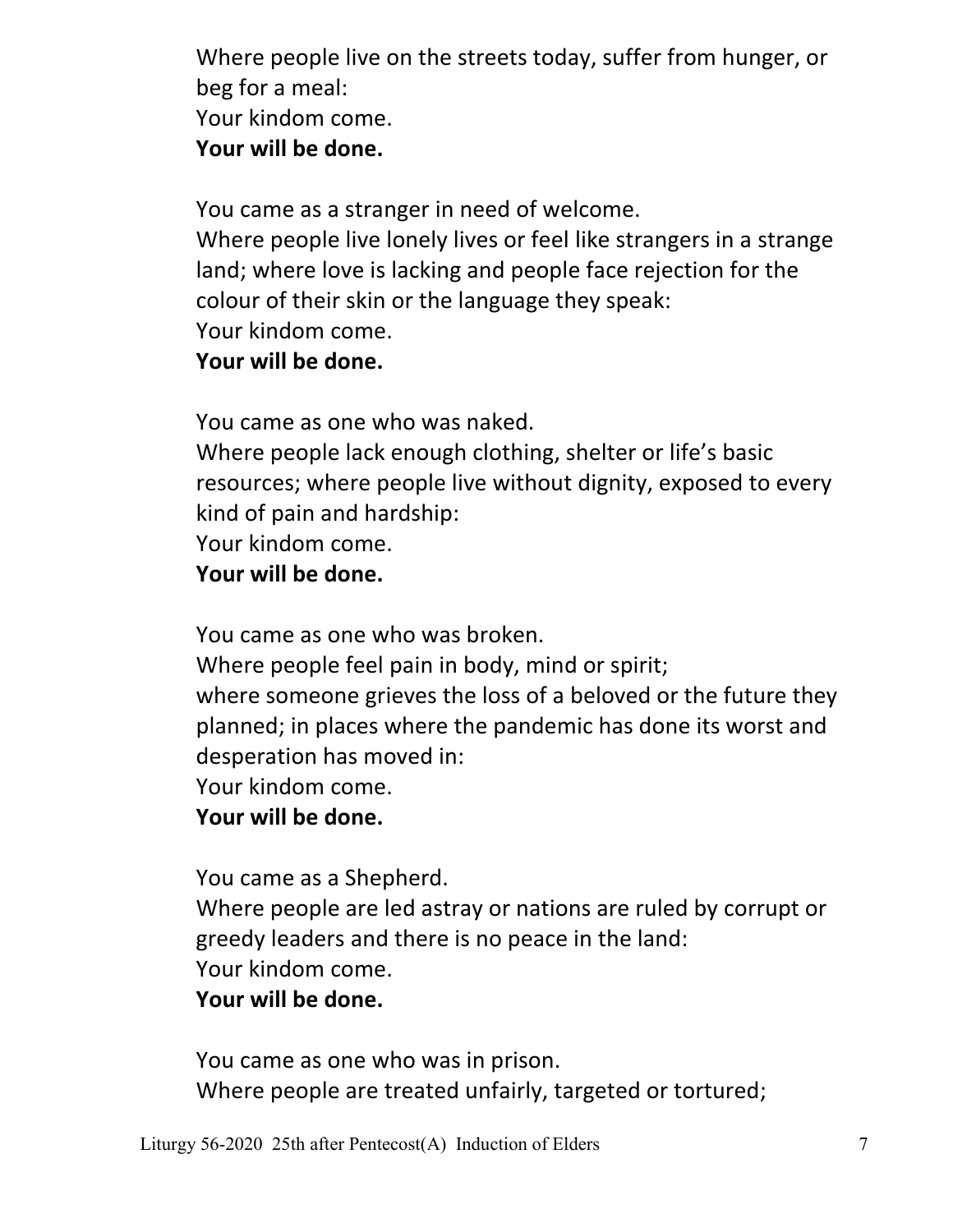where justice has failed and people are punished with cruelty: Your kindom come.  **Your will be done.** 

 You came as one proclaiming the kingdom of God. And so we lift up these prayers in your name, Lord Jesus, knowing that your kingdom is drawing near and that we meet you in the face of those who cry out to us. Hasten the day when God will wipe away our tears and death will be no more. Amen.

## **Responding to the Word**

# **Congregational Covenant with Newly Elected Elders**

## **Scripture**

Let us hear the message of scripture. (1 Corinthians 12)

 There are different ways of serving, but the same God is served. There are different abilities to perform service, but the same God gives ability to each of us. The spirits presence is shown in some may in each person for the good of all. Christ is like a single body which has many parts. If one part of the body suffers, all the other parts suffer with it; if one part is praised, all the other parts share its happiness. All of us are Christ's body, and each one is a part of it.

## **Statement of purpose**

Friends, we celebrate with joy and gratitude that you have been called by God, and chosen by the people of Central Queens United Church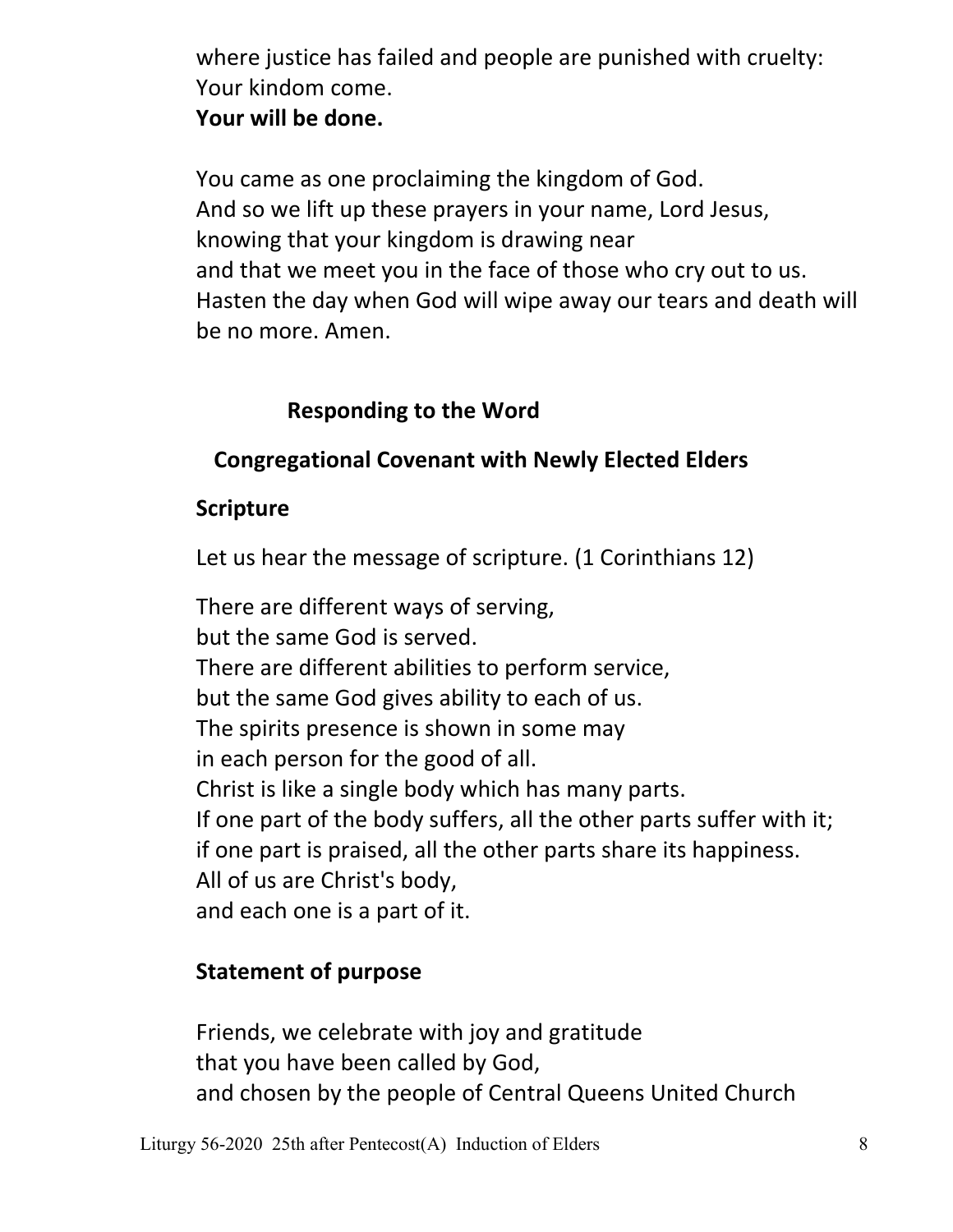for leadership in this community of faith. This ministry is a blessing, and an honour, and a responsibility. It recognizes your special gifts and calls you to work among us, with us, and on our behalf. We thank you and challenge you to offer your best to God, and to all God's people.

 As you come to assume the duties of your office, let us make a covenant before God and with one another.

## *(Newly elected Elders stand)*

 As a disciple of Jesus Christ, will you continue to live out your faith with praise and Thanksgiving? Will you carry out your responsibilities in this congregation with integrity and joy?

**I will, God being my helper.** 

 *(Congregation stands)* 

 Will you, the members of Central Queens United Church honour the leadership of these people? Will you assist them through daily prayer, generous support, and personal example, so that, together, we may be a faithful Church of Jesus Christ?

# **We will, God being our helper.**

 *(All are seated)* 

# **Prayer**

Loving God, you have called these folk to serve you. Send your Holy Spirit up on them and upon us all that we may keep the promises we have made this day. Help these Elders fulfill their responsibilities.

Liturgy 56-2020 25th after Pentecost(A) Induction of Elders 9